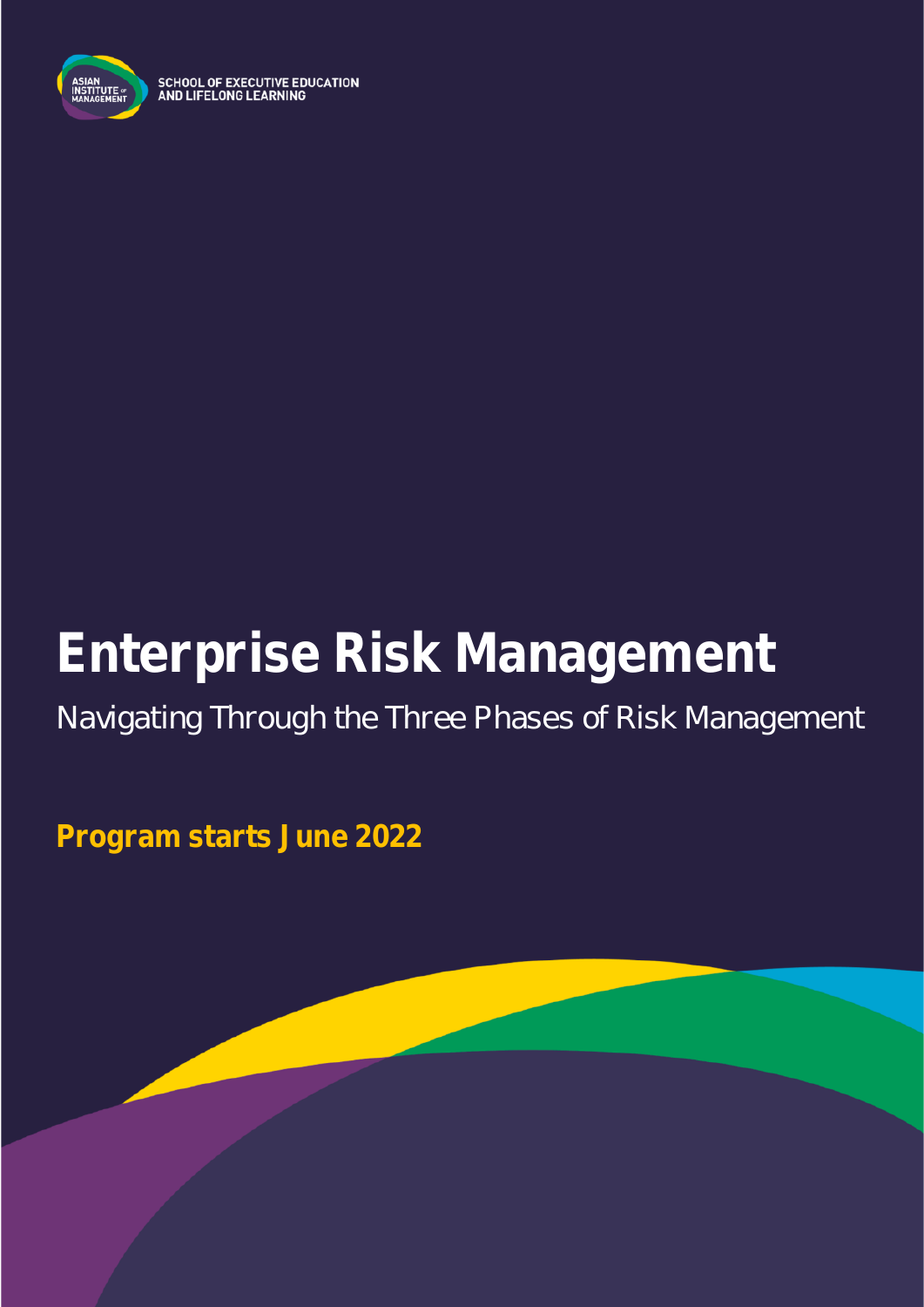

# **Enterprise Risk Management**

Navigating Through the Three Phases of Risk Management

#### **OVERVIEW**

The Enterprise Risk Management (ERM) Program is designed for the senior executive in charge of a major functional area or business unit and is responsible for influencing the company's risk management policies and strategies. This program is designed to help participants develop an integrated, firm-wide, and riskaware view of firm strategy and implementation. At the end of the program, the participant will be able to use risk management tools to identify major uncertainties facing his organization, assess opportunities and potential losses, develop alternatives for risk handling, and assess these alternatives in light of the organization's business goals.

#### **PROGRAM OBJECTIVES**

- This ERM program aims to help decision-makers take charge of uncertainty brought by multi-faceted risks encountered by the firm;
- Develops a comprehensive approach to the management of risks facing organizations
- Applies management tools and frameworks to contextualize, identify, analyze, evaluate, and treat risk
- Utilizes a risk approach that recognizes that the firm's strategy is crafted implemented in an environment of uncertainty.

#### **WHAT YOU WILL LEARN**

Session 1:

- Risks and Enterprise Risk Management (ERM), Framework, and the Role of the Chief Risk Officer (CRO)
- Firm strategies and risks that threaten them

Session 2:

- Strategy building and the Objective-risk Matrix
- Risk Profiling, Mapping, and Treatment
- Session 3:
	- Managing Operational, Financial, Strategic, Regulatory, and Reputational Risks Strategy and IT Capacity Risk

Session 4:

• Managing Operational, Financial, Strategic, Regulatory, and Hazard Risks



#### **FOR INQUIRIES:**

School of Executive Education and Lifelong Learning, Asian Institute of Management Eugenio Lopez Foundation Building, Joseph R. McMicking Campus 123 Paseo de Roxas, Makati City Philippines 1229 [SEELL@aim.edu](mailto:SEELL@aim.edu) | +632 8892 4011 | www.aim.edu

#### **PROGRAM SCHEDULE**

June 8, 11, 15, 17, 20, 27, 2022 (PM) MWF

1:30 PM to 5:00 PM (GMT+08) on all dates

**PROGRAM FORMAT**

Delivered online via live virtual interactive sessions in Zoom

**PROGRAM FEE**

PHP 30,000.00 or USD 600.00

\*Based on USD 1 = PHP 50. The prevailing exchange rate at the date of payment may apply.

#### **YOUR PROGRAM FACULTY**



John Francis "Kiko" Diaz, PhD, **RFP®. CRMC™** 

Associate Professor, Finance and Accounting

Asian Institute of Management

To find out how you can participate,

contact us a[t SEELL@aim.edu](mailto:SEELL@aim.edu) or

visi[t https://go.aim.edu/seellinquiries](https://go.aim.edu/seellinquiries)

Download our latest program calendar at <https://go.aim.edu/seellprogramcalendar>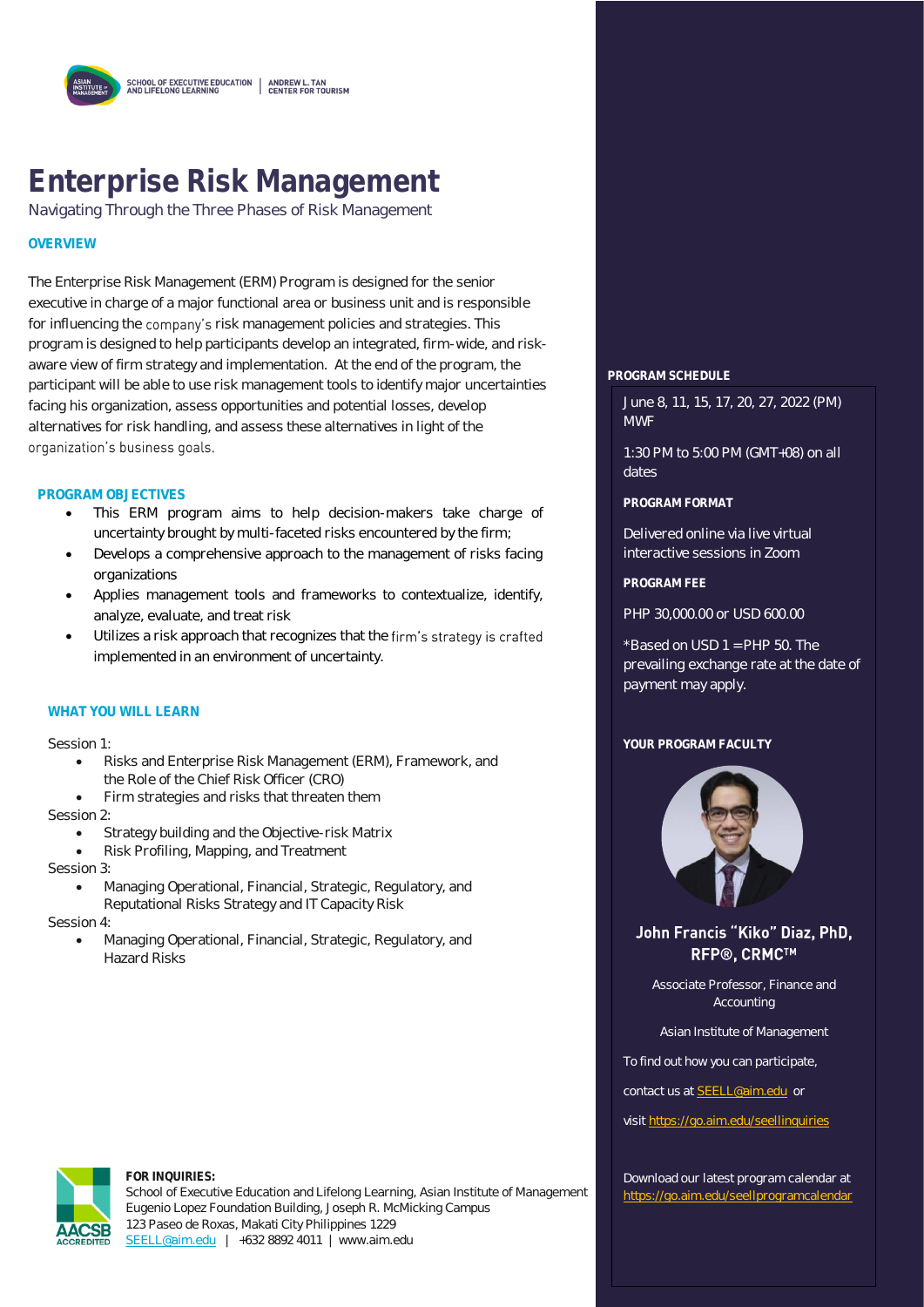

Session 5:

- Risk Management Plan (RMP)
- RMP Section 1: Description, Background, Purpose, Objectives,

Scope & Context, and Guiding Principles

- RMP Section 2: Process Responsibility, Risk Management

Manager & Team, Risk Owner, and Steering Committee

RMP Section 3: Risk Identification, Analysis, Response

Planning, Monitoring & Control, Escalation Procedures,

Feedback & Reporting, and Closeout

Session 6: Risk Management Plan (RMP) Presentation

#### **KEY BENEFITS**

This ERM Program will benefit executives who want to create value for their organizations and manage uncertainties. The program will enable the participants to learn the integrated approach to strategy formulation and implementation.

#### **WHO SHOULD ATTEND**

This program is a must for middle to senior executives responsible for corporate governance, risk management, and compliance functions. The program is highly recommended for those who wish to acquire knowledge, skills, and techniques for effective implementation of a suitable enterprise

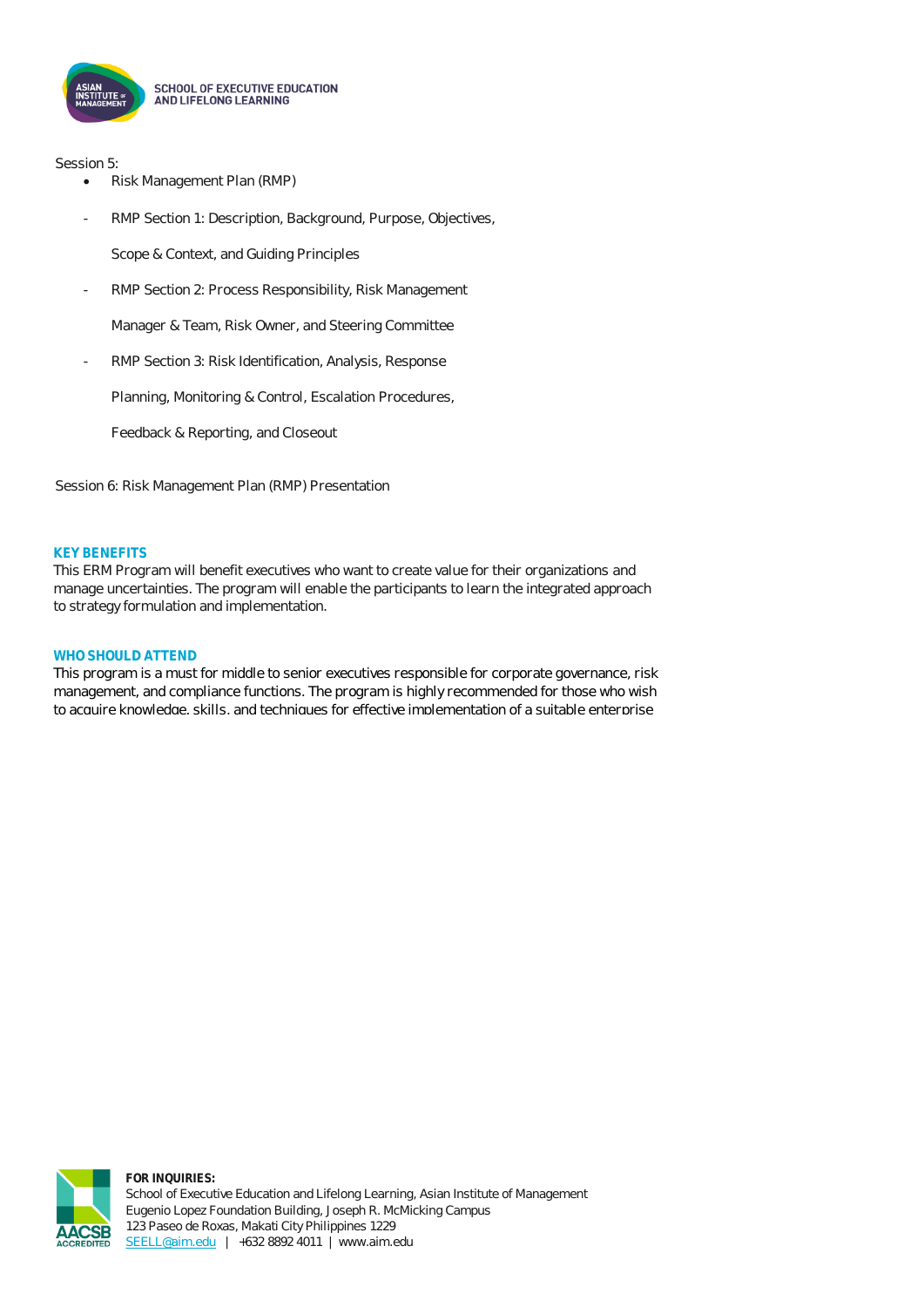## **Learning Content**

The Enterprise Risk Management Program will run for six half days.





**FOR INQUIRIES:** School of Executive Education and Lifelong Learning, Asian Institute of Management Eugenio Lopez Foundation Building, Joseph R. McMicking Campus 123 Paseo de Roxas, Makati City Philippines 1229 [SEELL@aim.edu](mailto:SEELL@aim.edu) | +632 8892 4011 | www.aim.edu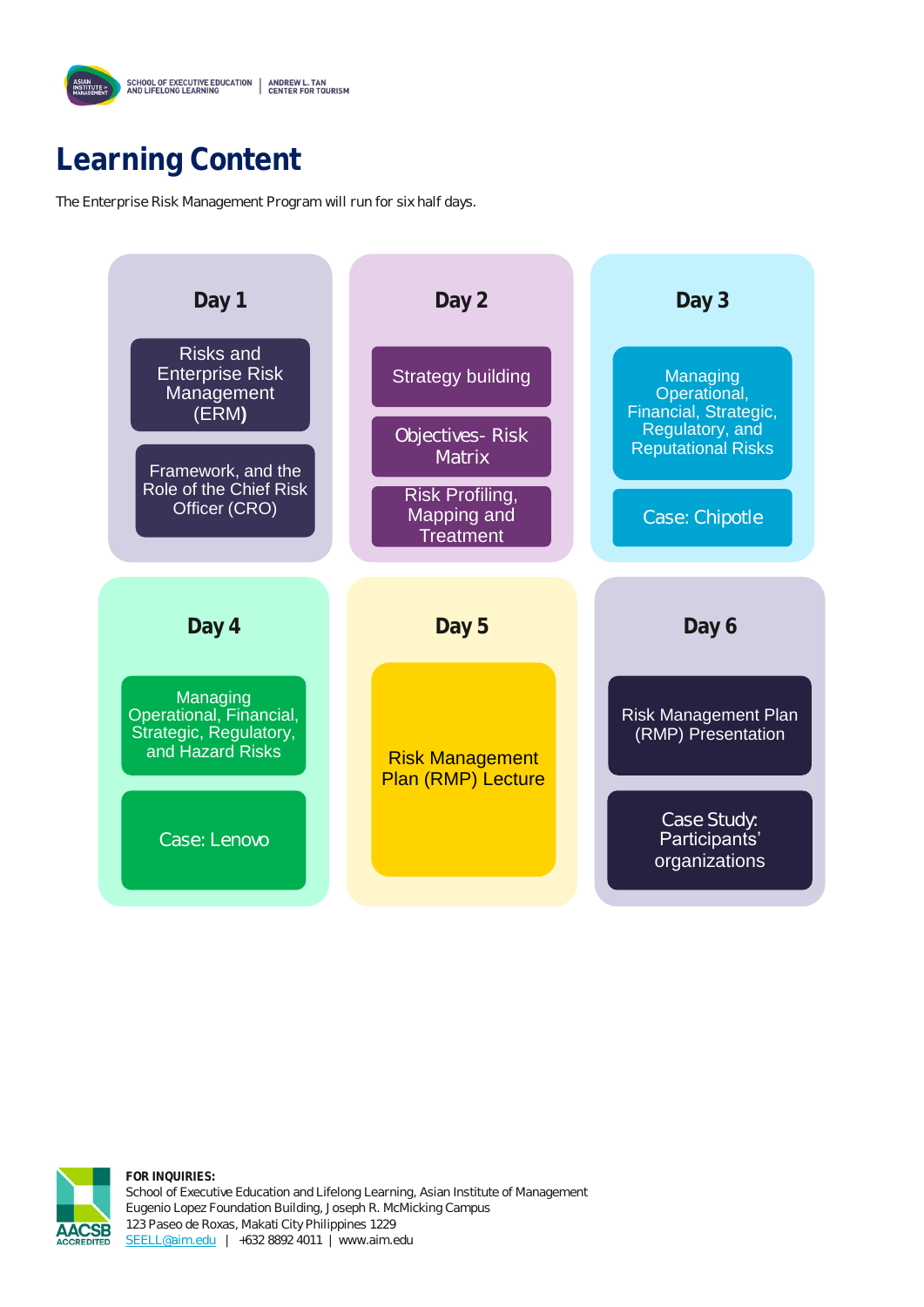

### **Your Program Faculty**



#### John Francis "Kiko" Diaz, PhD, RFP®, CRMC™

Associate Professor, Finance and Accounting Asian Institute of Management

Professor Kiko Diaz is a core faculty of the Asian Institute of Management. He teaches Finance, Managerial Accounting and Risk Management courses. He is a Corporate Risk Manager Certified (CRMC™) by the Management and Strategy Institute, PA, USA. He is also a Registered Financial Planner (RFP) in the Philippines. He holds a Master of Business Administration (MBA) degree from the University of the Philippines, and a PhD in Business degree from Chung Yuan Christian University, Taiwan. Dr. Diaz started his career in risk management from Taiwan where he held several Risk Management workshops. His research interests include international financial markets and investments, corporate finance, and non-linear methodologies.



**FOR INQUIRIES:** School of Executive Education and Lifelong Learning, Asian Institute of Management Eugenio Lopez Foundation Building, Joseph R. McMicking Campus 123 Paseo de Roxas, Makati City Philippines 1229 [SEELL@aim.edu](mailto:SEELL@aim.edu) | +632 8892 4011 | www.aim.edu